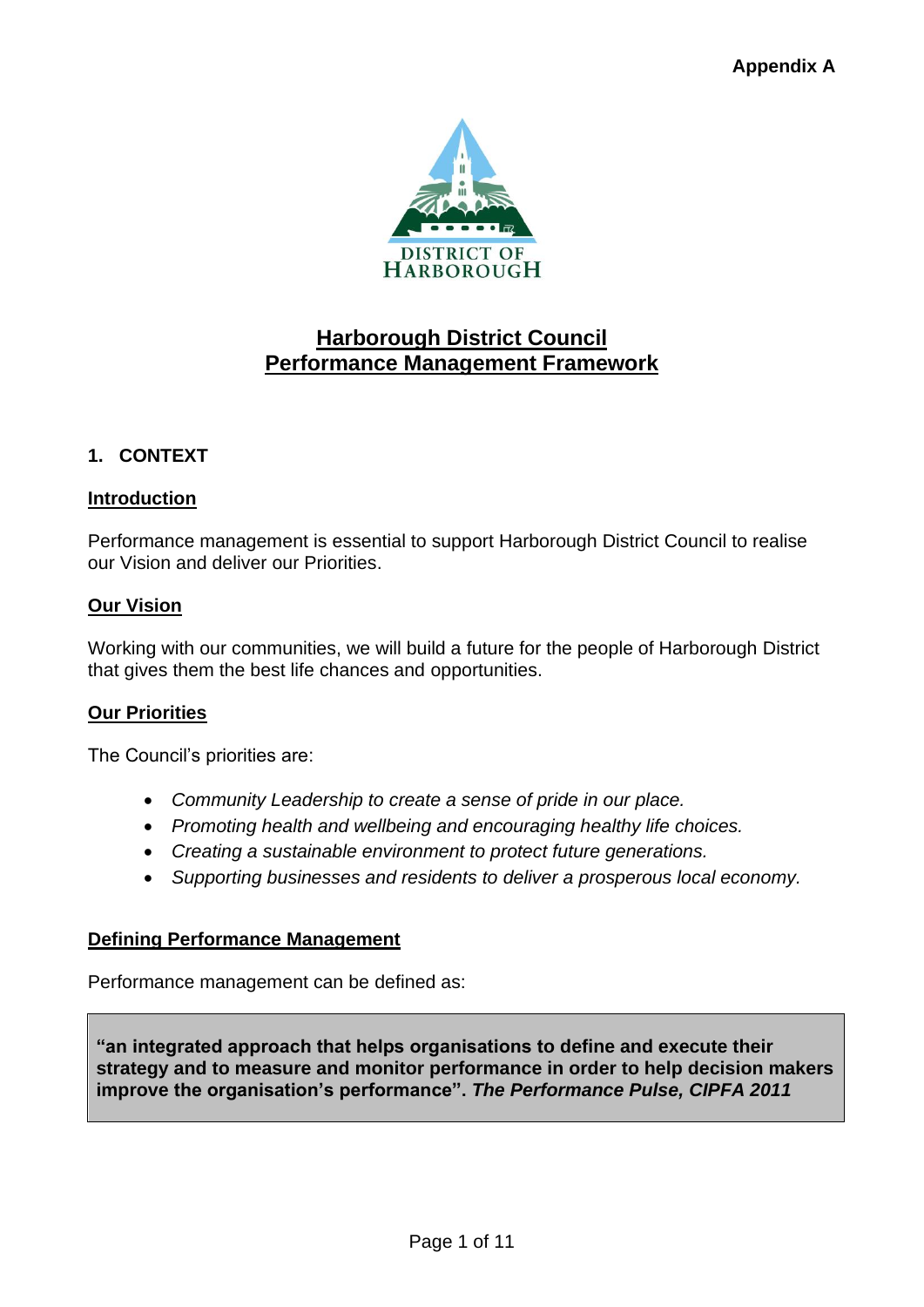# **Harborough District Council's Approach to Performance Management**

The Performance Management Framework (PMF) sets out the overall high-level approach Harborough District Council will take to performance management. It will help staff and Members to:

- *Be clear about what we are trying to achieve*
- *Set out exactly what we are going to achieve*
- *Monitor whether or not we are achieving it*
- *Continually challenge and seek to improve service delivery*
- *Be accountable to the communities we serve*
- *Report on how well we are doing to both internal and external audiences*
- *Be consistent in the way performance is managed*

The PMF provides the framework for consistency in the way performance is managed and joined-up across every service in the Council – a 'one council' approach. A coherent and consistently-applied PMF promotes efficiency and focus on critical areas of service delivery at a time when financial pressures on the Council are as challenging as they have ever been.

Councillors have a key role to play in supporting the PMF through scrutiny of performance and effective challenge to service delivery and policy. In turn, the PMF supports Councillors to ensure they are provided with the right information that allows them to make informed decisions on service delivery and policies.

The Council is no longer subjected to statutory external assessment of its overall performance. Local authorities now have greater responsibility for their own regulation and improvement. It is therefore imperative that the Council has a transparent system of selfregulation and accountability, which involves our community in more of our decision making and service provision choices.

### **Related Frameworks, Strategies and Policies**

The PMF is intrinsically linked to a number of other frameworks, strategies and policies that apply across Harborough District Council, including:

- *Corporate Plan*
- *Team Plans*
- *Competency Framework*
- *Risk and Opportunity Management Framework*
- *Medium Term Financial Strategy*
- *Communications Strategy*
- *Customer Services Strategy*
- *Workforce Strategy*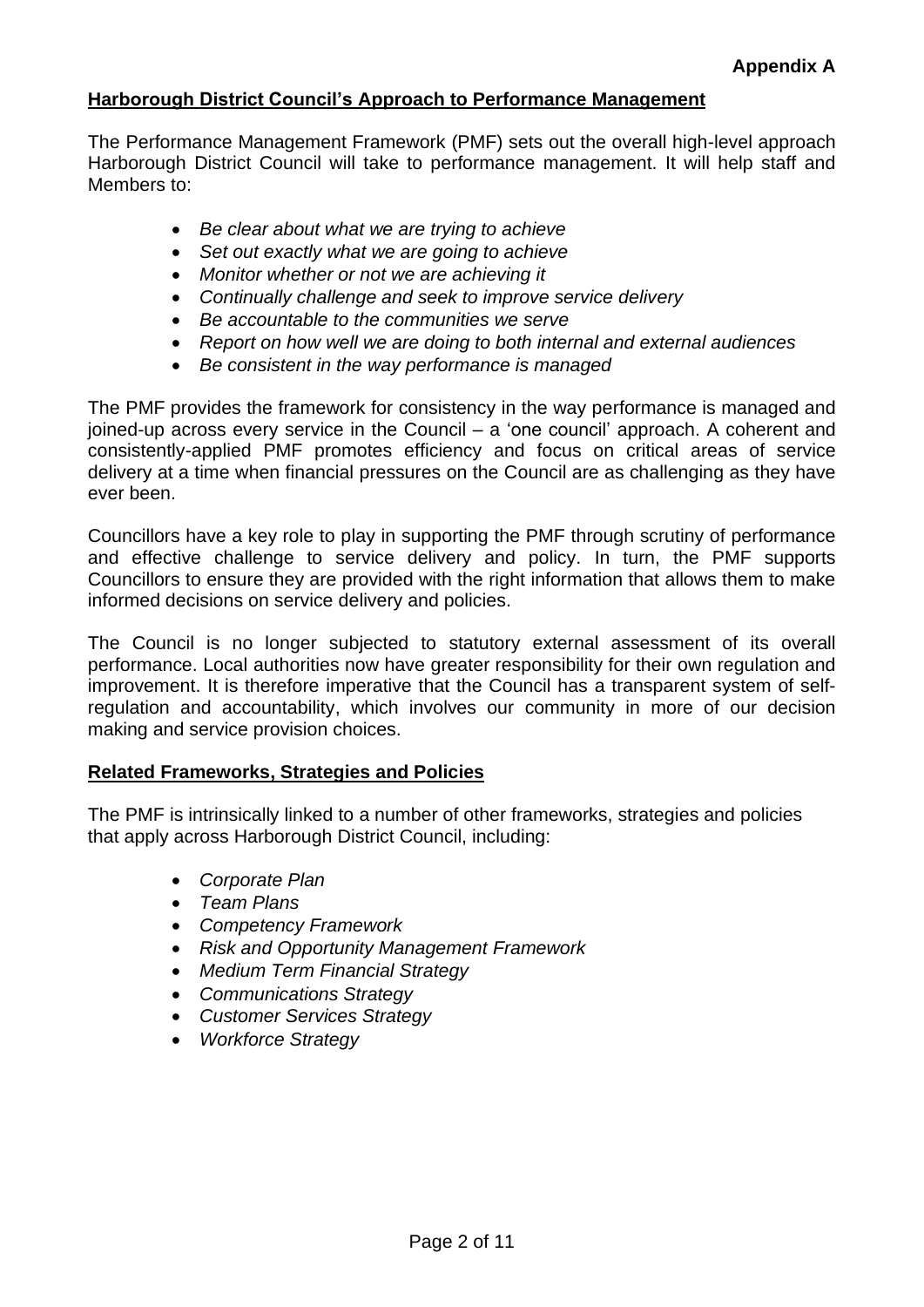# **2. OUR APPROACH TO PERFORMANCE MANAGEMENT**

### **The Performance Management Cycle**

Performance management at Harborough District Council is based around a continuous and cyclical process made up of four stages: **PLAN** → **DO** → **REVIEW**→ **REVISE**.

The figure below illustrates the four stages of the PMF and how they relate to each other:

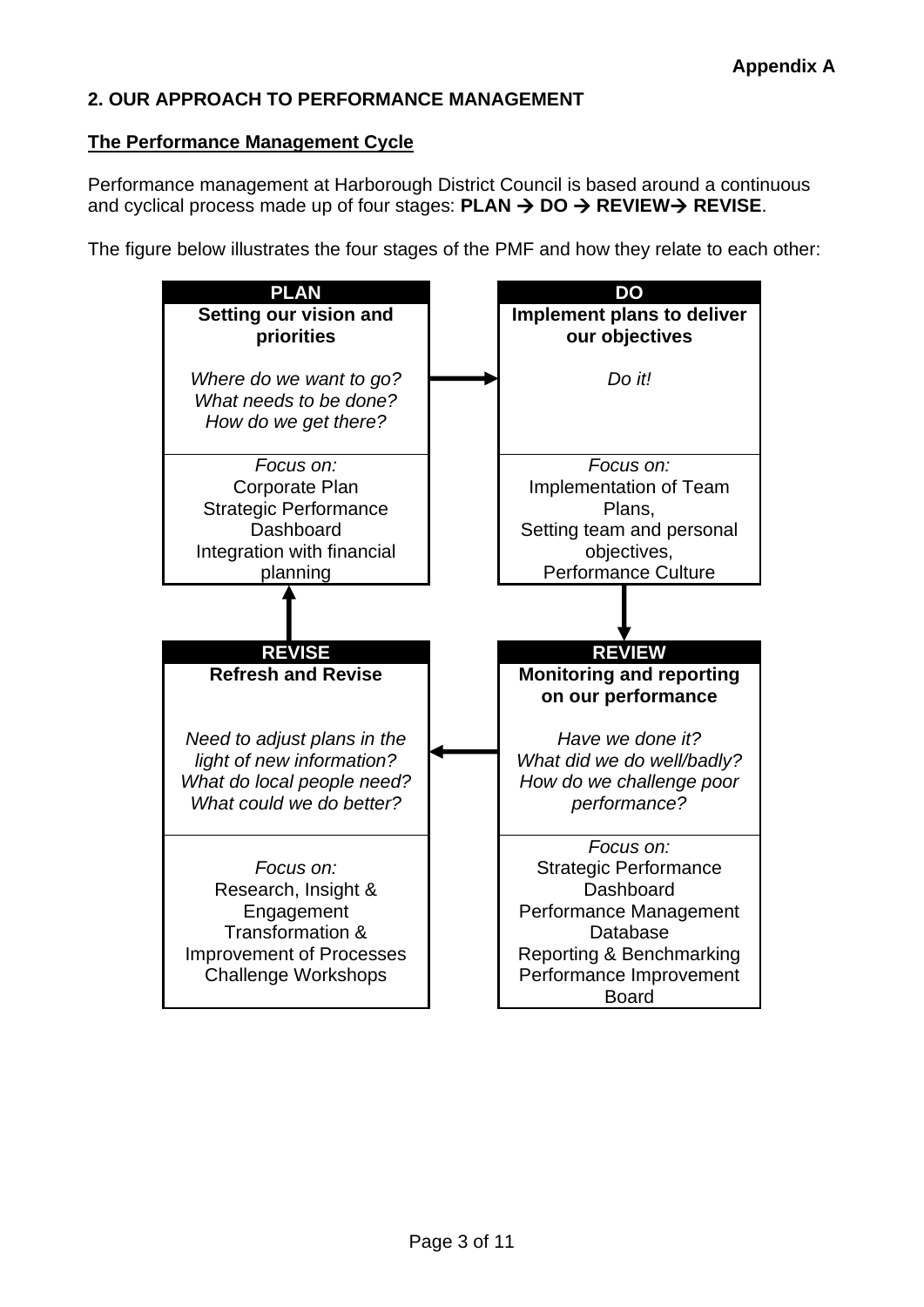The following diagram shows how the 'Plan-Do-Review-Revise Model' fits together at the Council. It also shows the 'golden thread' which links the Council's Corporate Plan directly to individual employee objectives set during Appraisals.

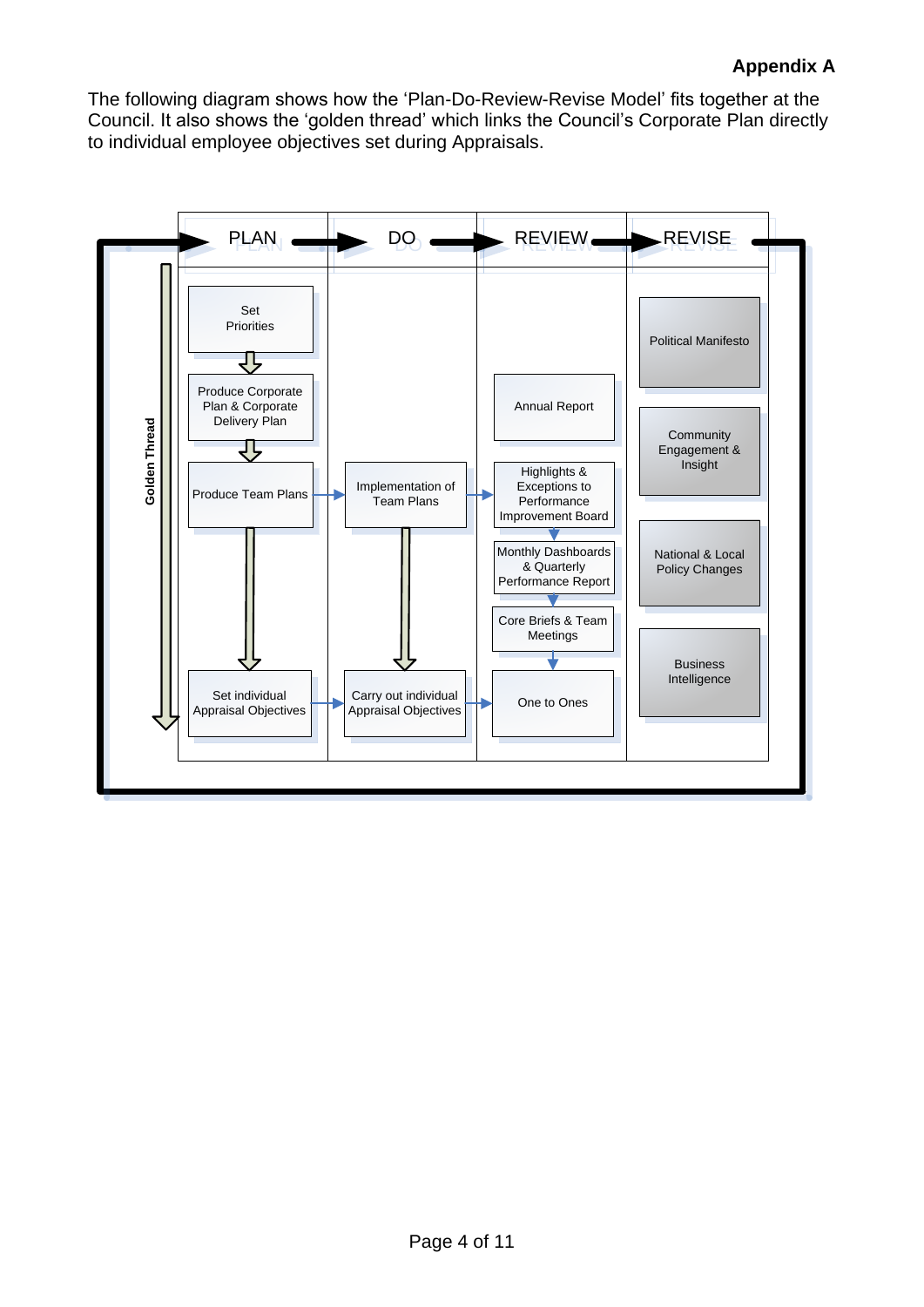# **STAGE 1: PLAN –** *Setting our vision and priorities*

### **Our Priorities**

The vision for Harborough District Council is set out in our Corporate Plan and is influenced by the ruling political group's manifesto, changes to national and local policy, business intelligence and customer engagement and insight.

### **Our Corporate Plan**

Our Corporate Plan is outward facing. This document:

- outlines the key priorities for the council and how we intend to achieve them.
- takes account of government policy directives.
- determines the shape of our Team Plans.
- provides a framework against which each member of staff's performance can be appraised.

The Corporate Plan is supported by the Medium-Term Financial Strategy. This sets out how the Council will manage its overall budget to deliver its objectives and deal with any funding constraints.

#### **Our Corporate Delivery Plan**

In previous years the Corporate Plan and Corporate Delivery Plan were two separate documents. For the 2022/23 year, and beyond, the documents have been combined into one document known as the 'Corporate Plan'.

A series of headline performance measures will be developed to monitor the achievement of our Critical Outcomes, and ultimately our priorities. A number of these are measured through the Strategic Performance Dashboard which is produced on a monthly basis and appended to Quarterly Performance Reports.

Delivery of corporate objectives is monitored throughout the year through the Council's Performance Management Database and through regular meetings with portfolio holders. Performance Reports are produced on a quarterly basis for submission to the Cabinet and Scrutiny.

The Corporate Plan is refreshed annually to ensure it remains appropriate to delivering our priorities.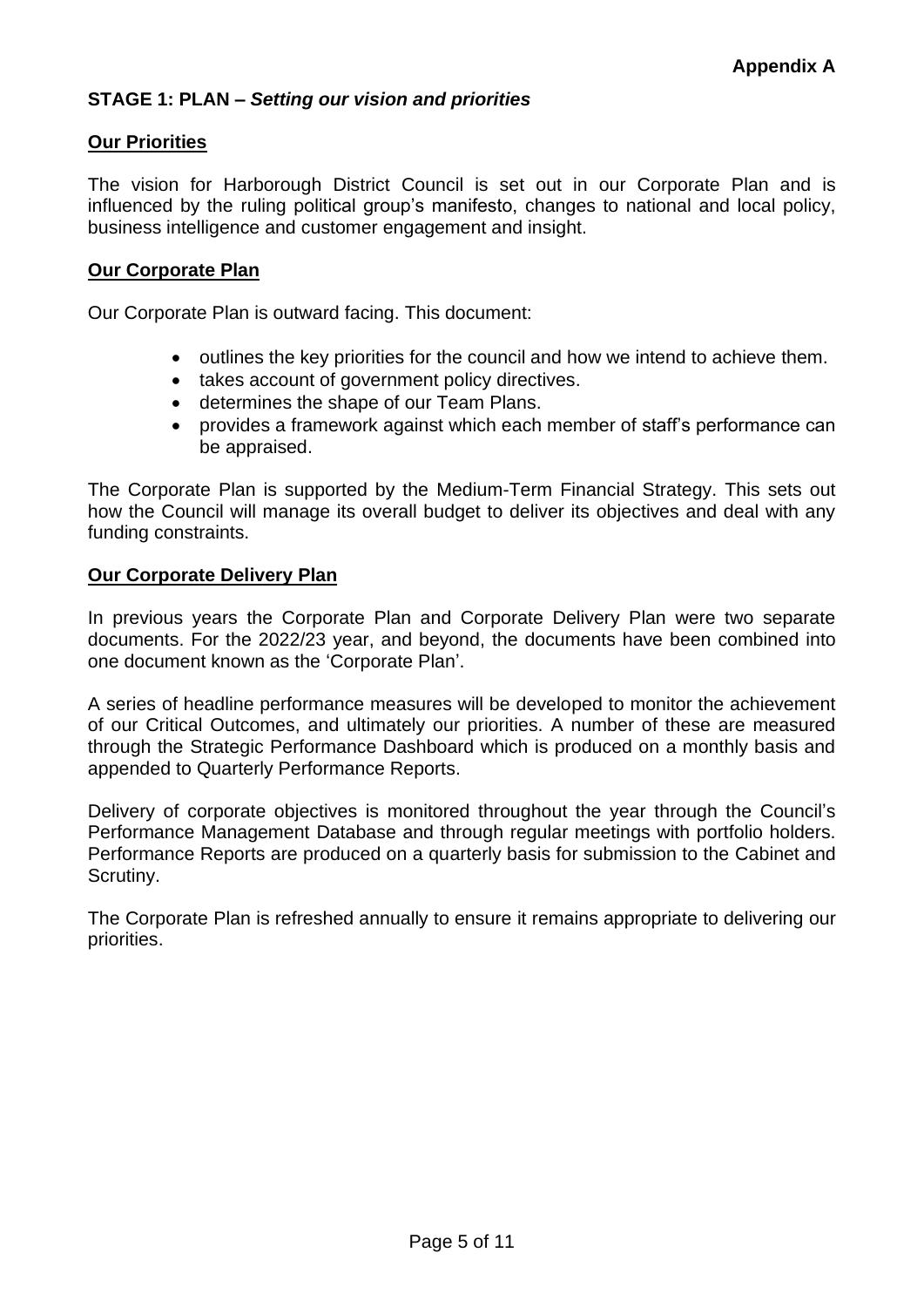# **Team Plans**

Team Plans are operational, working documents. These contain details of the activities that each team will be undertaking to support the Corporate Plan, including milestones, outcomes and benefits. They also detail the operational activities that each team will be delivering.

Actions from Team Plans are monitored through the Council's Performance Management Database and through regular one-to-one meetings.

#### **Individual Objectives**

Each member of staff agrees a set of personal objectives to achieve at their annual Performance Appraisal. These demonstrate how each employee contributes both to their team and the organisation as a whole, and therefore how each individual has a role in achieving our priorities. Performance Appraisals are reviewed at the half-year position.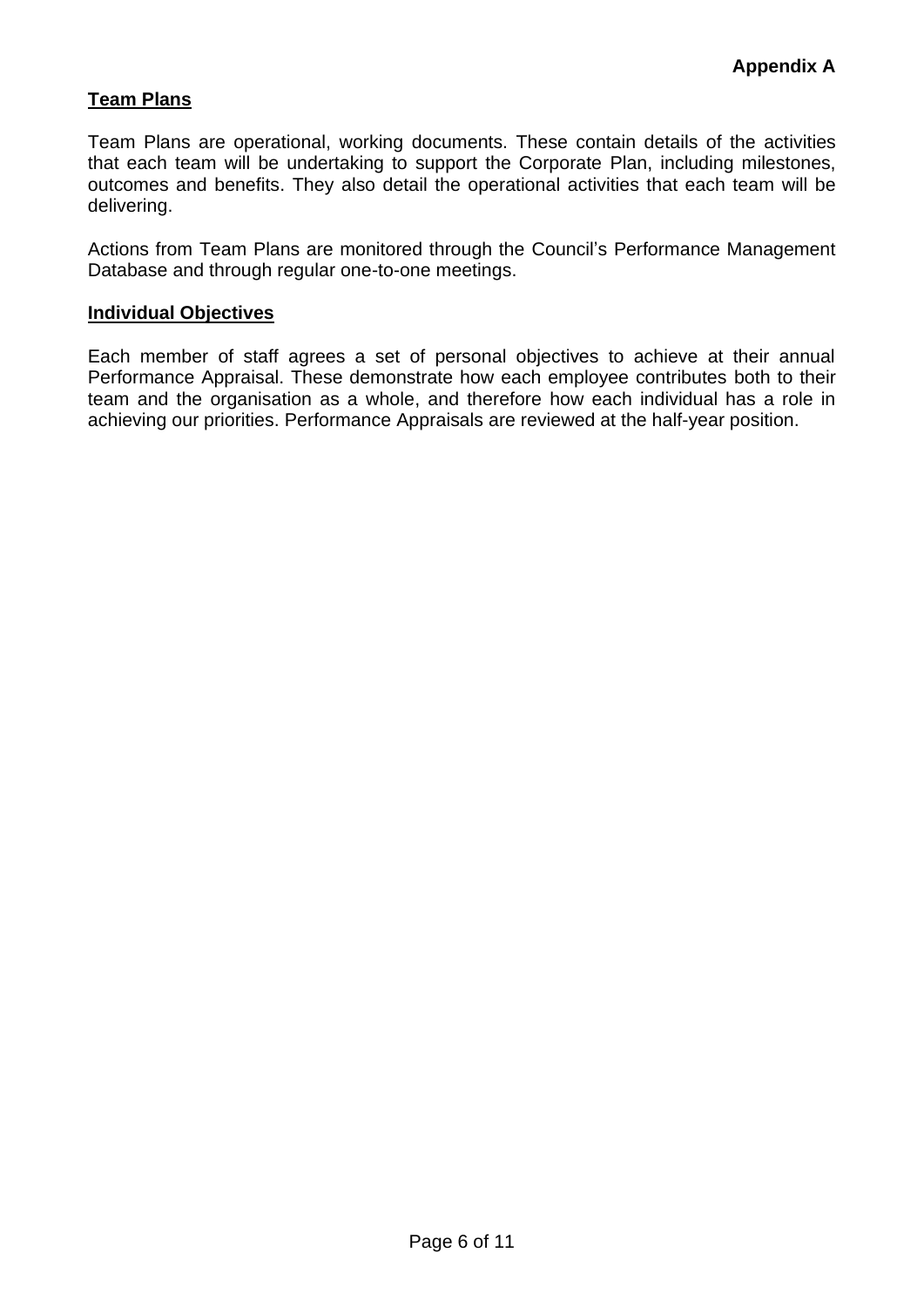# **STAGE 2: DO –** *Implement plans to deliver our objectives*

Each team delivers Key Activities and operational actions as set out in their Team Plans. These plans are live documents and are continually kept under review to take account of any ongoing issues such as political changes at central or local level, changes to policy, and community engagement and insight.

### **Performance [Culture](http://intranet.nottscc.gov.uk/index/managersresourcecentre/managingandsupportingemployees/competencies/)**

Developing a strong council-wide performance management culture is pivotal to Harborough District Council's commitment to deliver good quality, efficient services.

In order for an effective performance management culture to flow through the organisation, there should be strong leadership and commitment at the highest level from Members, the Corporate Management Team and the Senior Management Team which should set a clear example for others to follow.

Everyone at the Council has responsibility for effective performance management and this is recognised in the Harborough District Council Competency Framework, specifically through the key competency of 'improving performance and teams', against which each employee is assessed.

The Competency Framework outlines what is expected from each tier in the organisation in terms of performance management and the skills and behaviours needed to achieve these levels, including recognising achievements and performance against planned objectives, providing quality feedback, striving towards service improvement and embedding a performance culture.

### **Training**

Training and retaining a highly-skilled and motivated workforce will enable the Council to deliver high quality, responsive, efficient and valued services.

Individual training and development needs are identified primarily through Performance Appraisals. Internal audit and service reviews may also identify training gaps for staff and Members.

Training is delivered through a variety of methods including presentations, workshops and the online Learning Pool.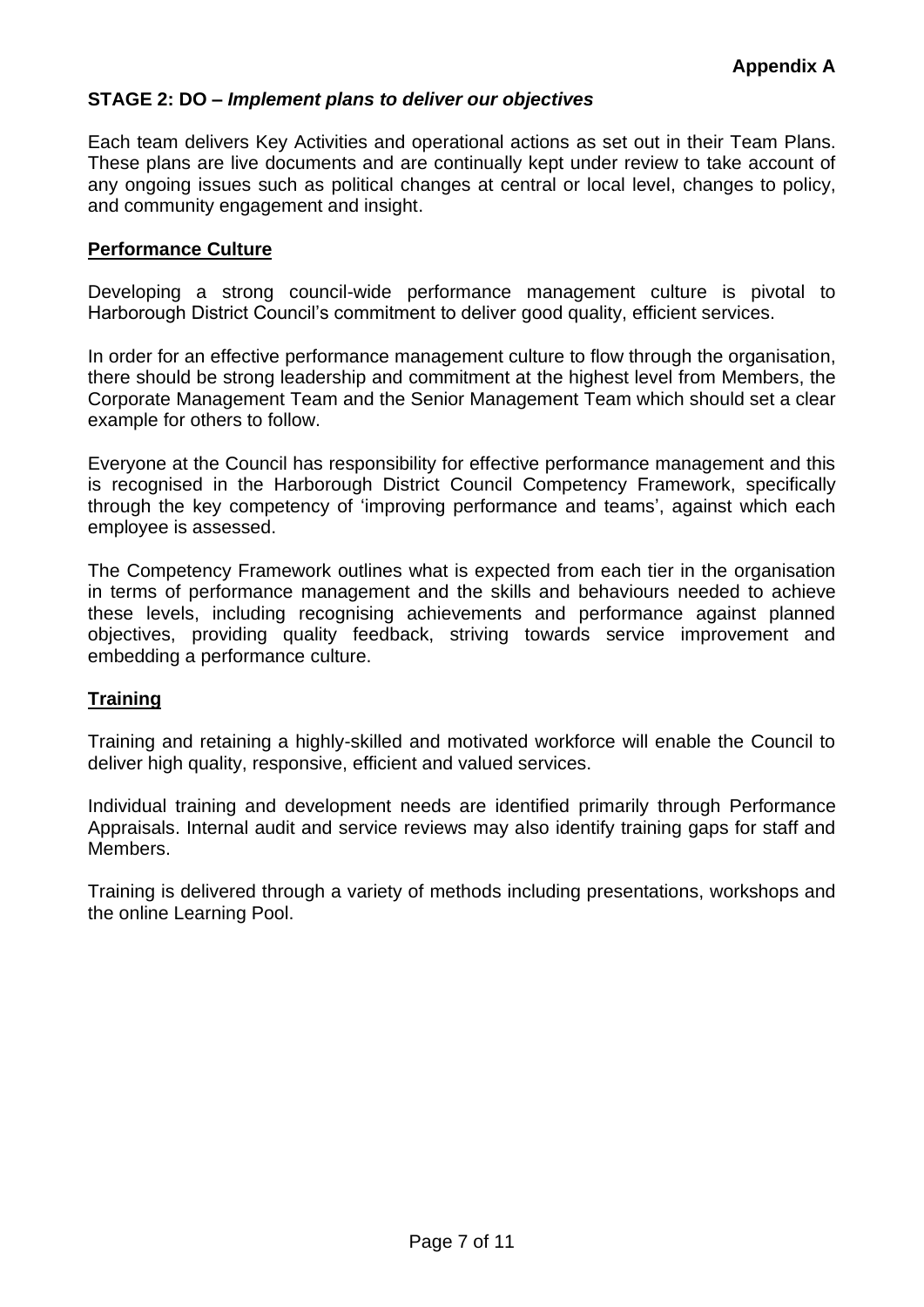### **STAGE 3: REVIEW –** *Monitoring and reporting on our performance*

#### **The Pentana Performance Management System**

In order to ensure performance is managed consistently and effectively across the authority, the Council has developed a performance management system on Pentana which allows each team to collect, report, analyse and manage performance information efficiently.

This information is used to collate and report performance on a monthly and quarterly basis.

Both Members and Officers are encouraged to make use of Pentana as a dynamic performance tool.

#### **Performance Review & Challenge**

It is not enough to simply monitor and report performance. Performance information must be reviewed and challenged to drive improvement, realise efficiencies and deliver effective services.

There are processes in place at all levels of the organisation to ensure that effective review and challenge is undertaken.

| Level                                      | <b>Details</b>                                                                                                                                                                                                                                                                                   |
|--------------------------------------------|--------------------------------------------------------------------------------------------------------------------------------------------------------------------------------------------------------------------------------------------------------------------------------------------------|
| Individual                                 | Annual and mid-year Performance Appraisal and one-to-one<br>meetings are used to review of progress against individual<br>objectives.                                                                                                                                                            |
| Teams                                      | Team Meetings and Core Briefing sessions are used to review<br>progress against Team Plans.                                                                                                                                                                                                      |
| Performance<br>Improvement<br><b>Board</b> | This group meets monthly to review performance, particularly<br>'highlights' of good performance and 'exceptions' of under-<br>performance. Outcomes are reported to the Corporate Management<br>Team as appropriate and feed into the regular Performance Reports.                              |
| Corporate<br>Management<br>Team (CMT)      | Review of every Quarterly Performance Report, including the<br>Strategic Performance Dashboard, and review of performance<br>exceptions as highlighted through the Performance Improvement<br>Board.                                                                                             |
| Councillors                                | The Cabinet considers performance against Key Activities at the end<br>of each Quarter via Performance Reports, the Strategic Performance<br>Dashboard and through regular progress reviews with managers.<br>Scrutiny receives the same quarterly performance reports that the<br>Cabinet does. |

In addition to these mechanisms, there are other forms of review that may focus on particular service areas at certain times: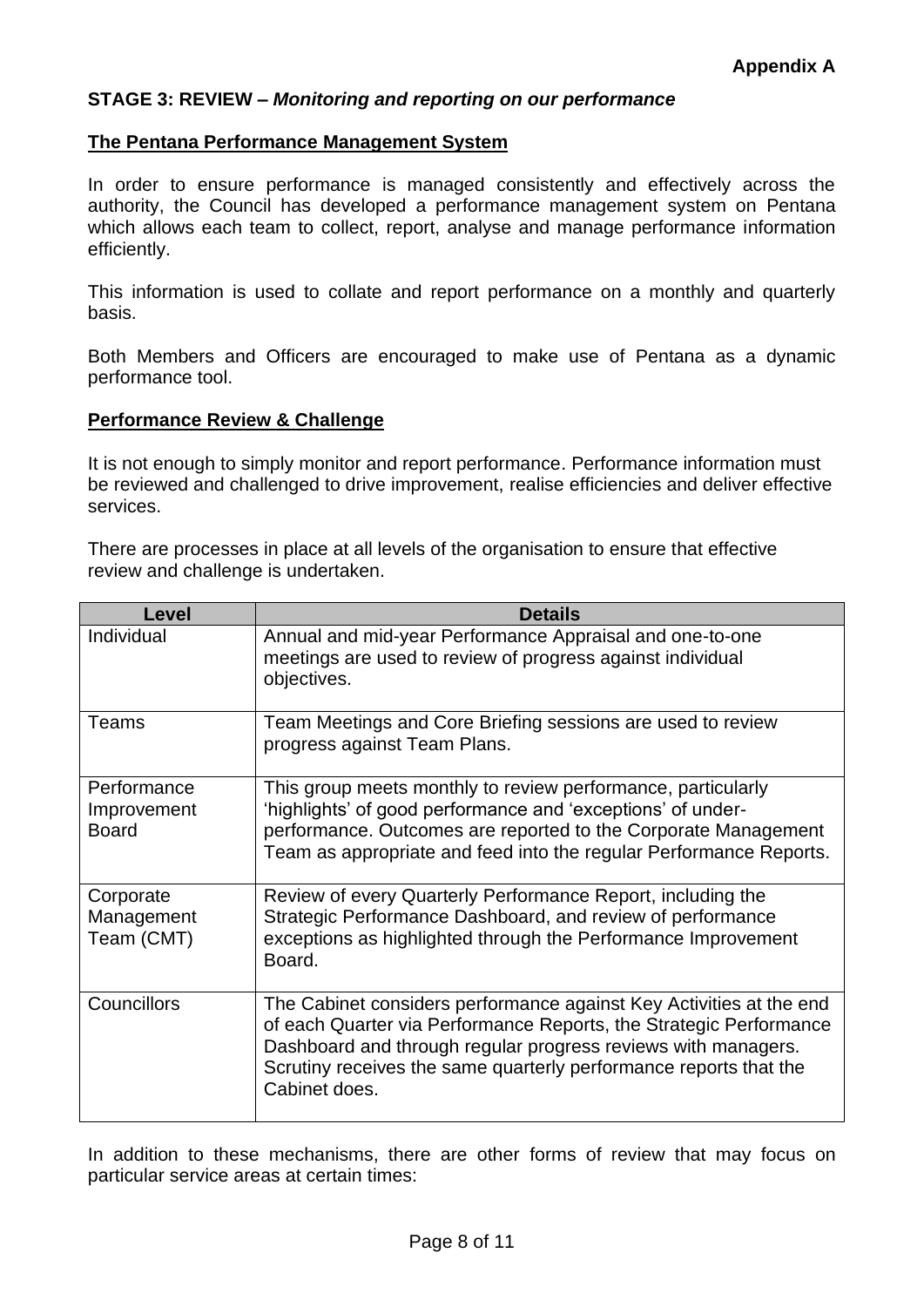| <b>What?</b>                              | <b>Details</b>                                                                                                                                                                                                                                                        |
|-------------------------------------------|-----------------------------------------------------------------------------------------------------------------------------------------------------------------------------------------------------------------------------------------------------------------------|
| <b>Customer Insight</b><br>and Engagement | Engagement with our residents can provide valuable feedback to<br>help inform decisions and improve our services. This could include<br>use of focus groups, interaction with local community groups and<br>carrying out consultation and surveys.                    |
| Complaints and<br>Compliments             | The public are encouraged to provide feedback to us on the services<br>we provide; whether it be a compliment, comment, suggestion or a<br>complaint. This information is essential to help us know what we are<br>doing right and where we are getting things wrong. |
| Self Assessment/<br>Peer Challenge        | Service teams can carry out a variety of exercises and tests to<br>evaluate their own performance and/or involve peers from other<br>organisations to do this.                                                                                                        |
| Audit                                     | The central government inspection regime is much reduced but we<br>are still required to undertake a certain amount of audit.                                                                                                                                         |

# **Transparency**

Access to regular reports on how the Council is performing is essential for our residents to see how we are performing. Quarterly Performance Reports are available and are in the public domain.

# **Data Quality**

To ensure robustness and data quality, all reported performance information must adhere to the Council's Data Quality Strategy. Data Quality challenges are undertaken as appropriate which require officers to provide supporting evidence for performance figures.

# **Performance Benchmarking**

Relative comparison with other councils ensures we understand the wider context of service delivery by seeing how similar organisations are performing and allowing us to learn from best practice.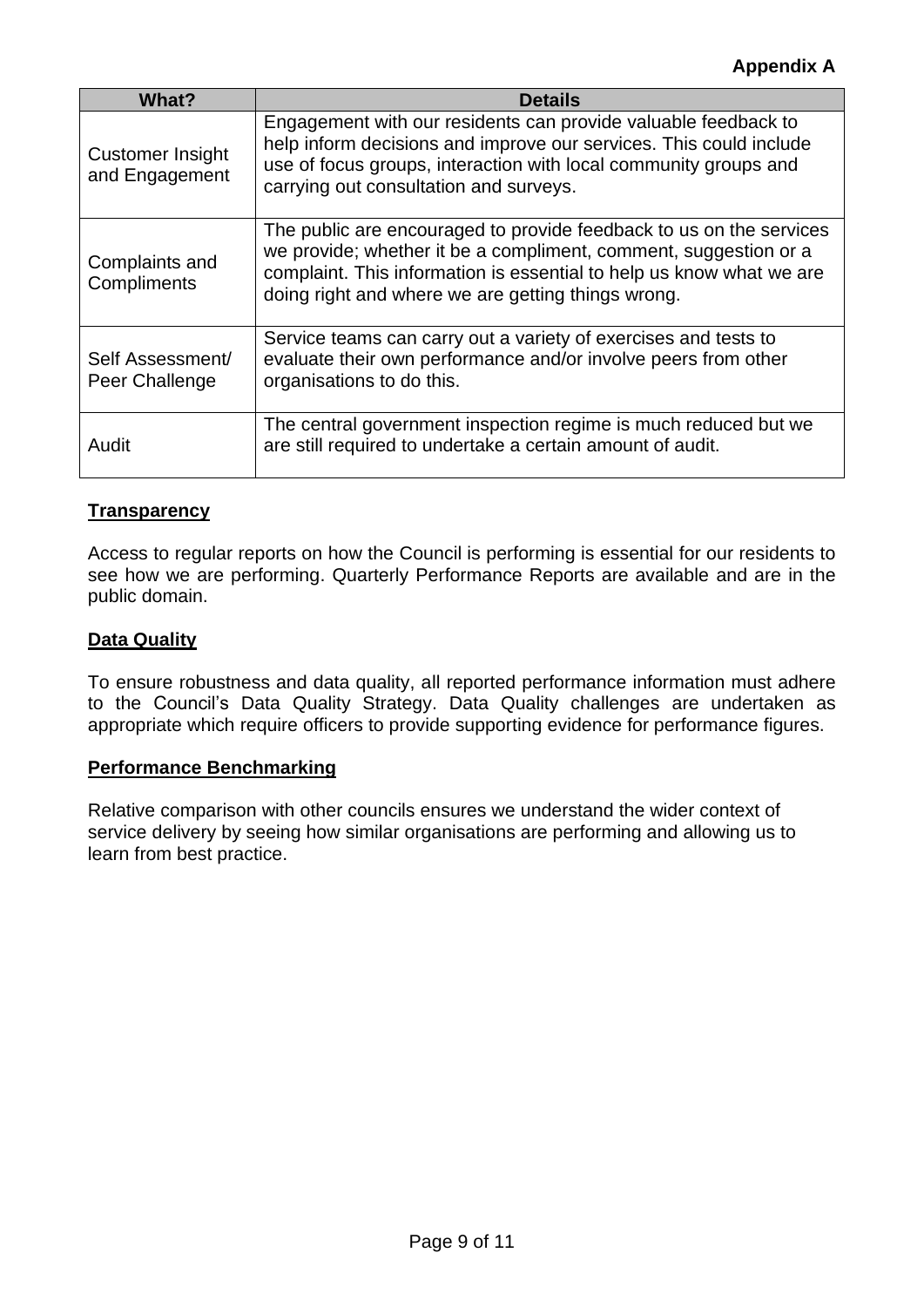# **STAGE 4: REVISE –** *Refresh and Revise*

Our Corporate Plan is refreshed each year.

Our Corporate Delivery Plan and Team Plans are also revised on an annual basis to ensure that we are delivering the right services, in the right ways, to the right people. This includes a review of priorities and Critical Outcomes, and a full revision of the Key Activities and performance measures that deliver these, and the risks to their achievement.

Research is an integral part of this process to keep abreast of evolving government policy and emerging issues at both national and local level, as well as our changing community profile.

Customer feedback in the form of compliments, comments, suggestions and complaints should be reviewed regularly as they provide valuable information on what we are doing well and how we could improve our services. Receiving and acting upon customer feedback in an appropriate way should be an ongoing process within each team in the Council.

#### **PMF Review**

The PMF itself will be subject to review on a two-yearly cycle to ensure it remains appropriate to Council needs and requirements.